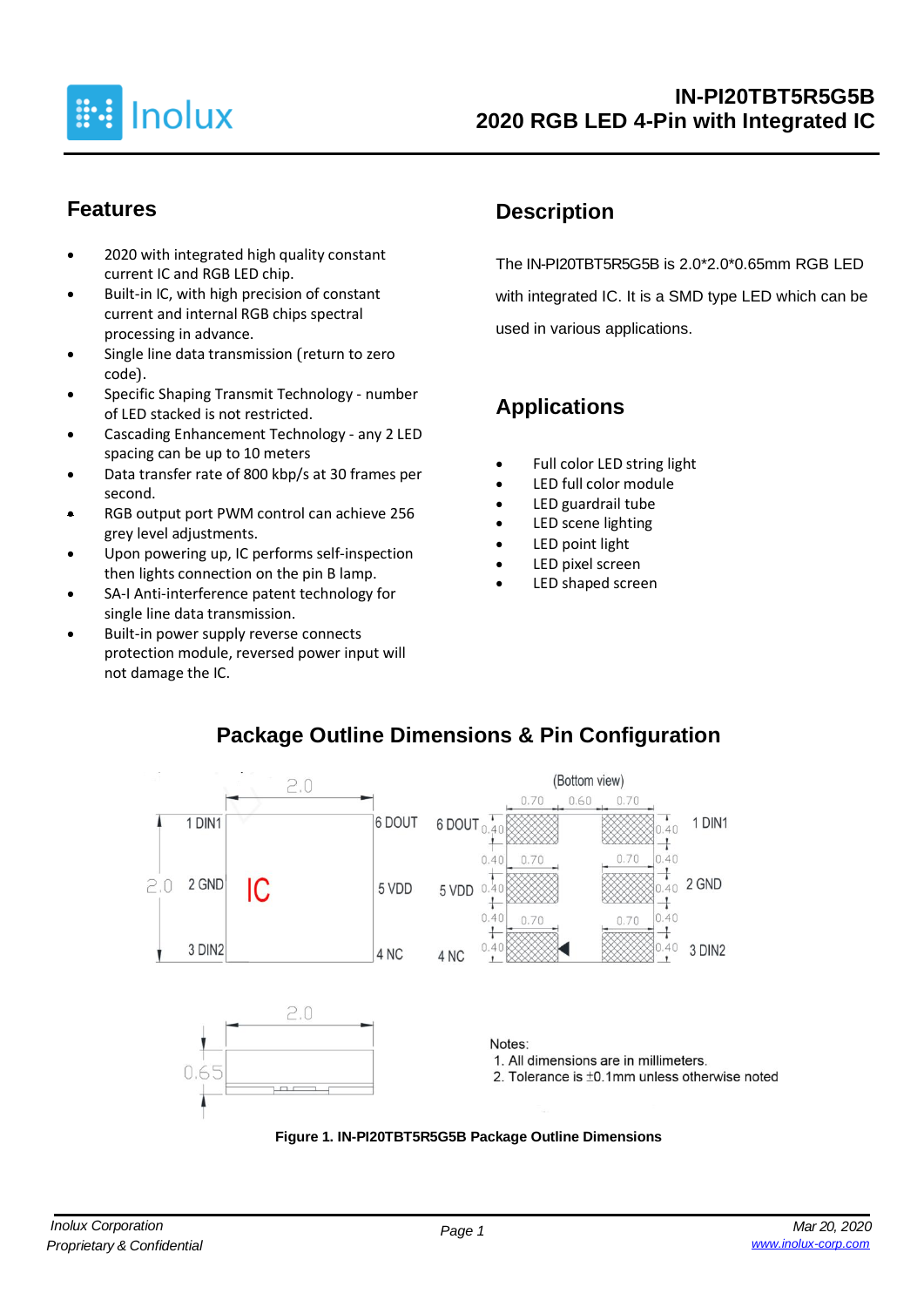

#### **IN-PI20TBT5R5G5B 2020 RGB LED 4-Pin with Integrated IC**

# **Pin Configuration**

| <b>Number</b> | Symbol           | <b>Pin Name</b> | <b>Function Description</b>                  |
|---------------|------------------|-----------------|----------------------------------------------|
|               | DIN <sub>1</sub> | Data Input      | Control data signal input                    |
| $\mathcal{P}$ | <b>GND</b>       | Ground          | The signal and power supply and<br>grounding |
| З             | DIN <sub>2</sub> | Data Input      | Control data signal input                    |
|               | <b>NC</b>        | <b>NC</b>       | <b>NC</b>                                    |
| 5             | VDD              | Power           | Power supply pin                             |
| ട             | <b>DOUT</b>      | Data Output     | Control data signal output                   |

# **Recommended Dimensions for PCB**



Notes:

1. Dimension in millimeter, tolerance is ±0.1mm unless otherwise noted.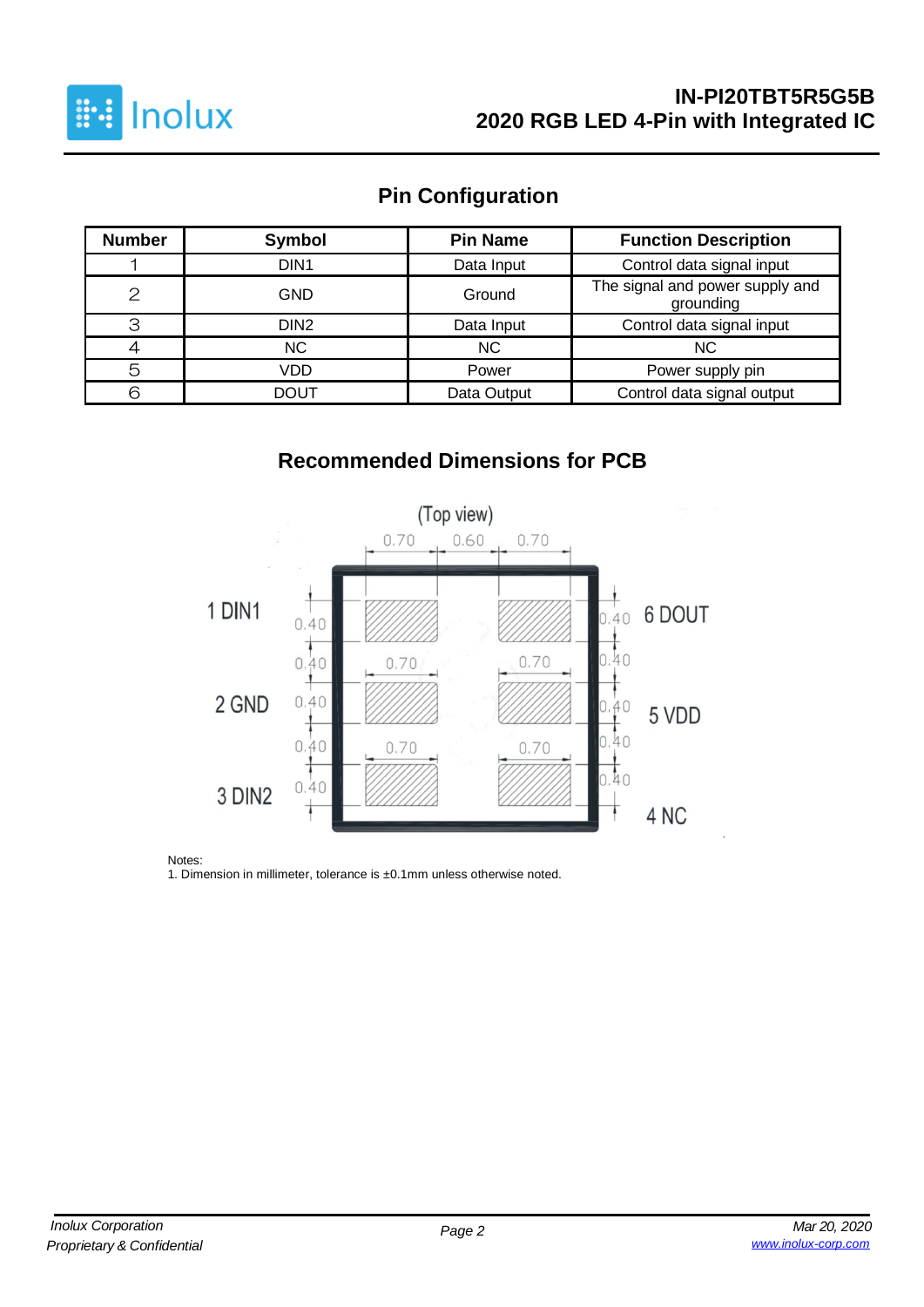

# **Absolute Maximum Rating** *(Ta = 25* ℃*, VSS=0V)*

| <b>Parameter</b>      | <b>Symbol</b>          | Range              | <b>Unit</b> |
|-----------------------|------------------------|--------------------|-------------|
| Power supply voltage  | V <sub>DD</sub>        | $+3.7 \sim +5.5$   | V           |
| Logic input voltage   | $V_{IN}$               | $-0.5 - VDD + 0.5$ |             |
| Operating temperature | ToPT                   | $-40 - 0.0$        | C           |
| Storage temperature   | T <sub>STG</sub>       | $-40 - +80$        | ٥<br>C      |
| ESD pressure (HBM)    | <b>VESD</b>            | 2K                 | ∨           |
| ESD pressure (DM)     | <b>V<sub>FSD</sub></b> | 200                |             |

#### **LED Characteristics** *(Ta <sup>=</sup> 25°C)*

| Color       | IN-PI20TBT5R5G5B |                      |  |  |  |  |
|-------------|------------------|----------------------|--|--|--|--|
|             | Wavelength(nm)   | Light Intensity(mcd) |  |  |  |  |
| Red         | 620-630          | 100-200              |  |  |  |  |
| Green       | 520-530          | 300-500              |  |  |  |  |
| <b>Blue</b> | 460-475          | 50-100               |  |  |  |  |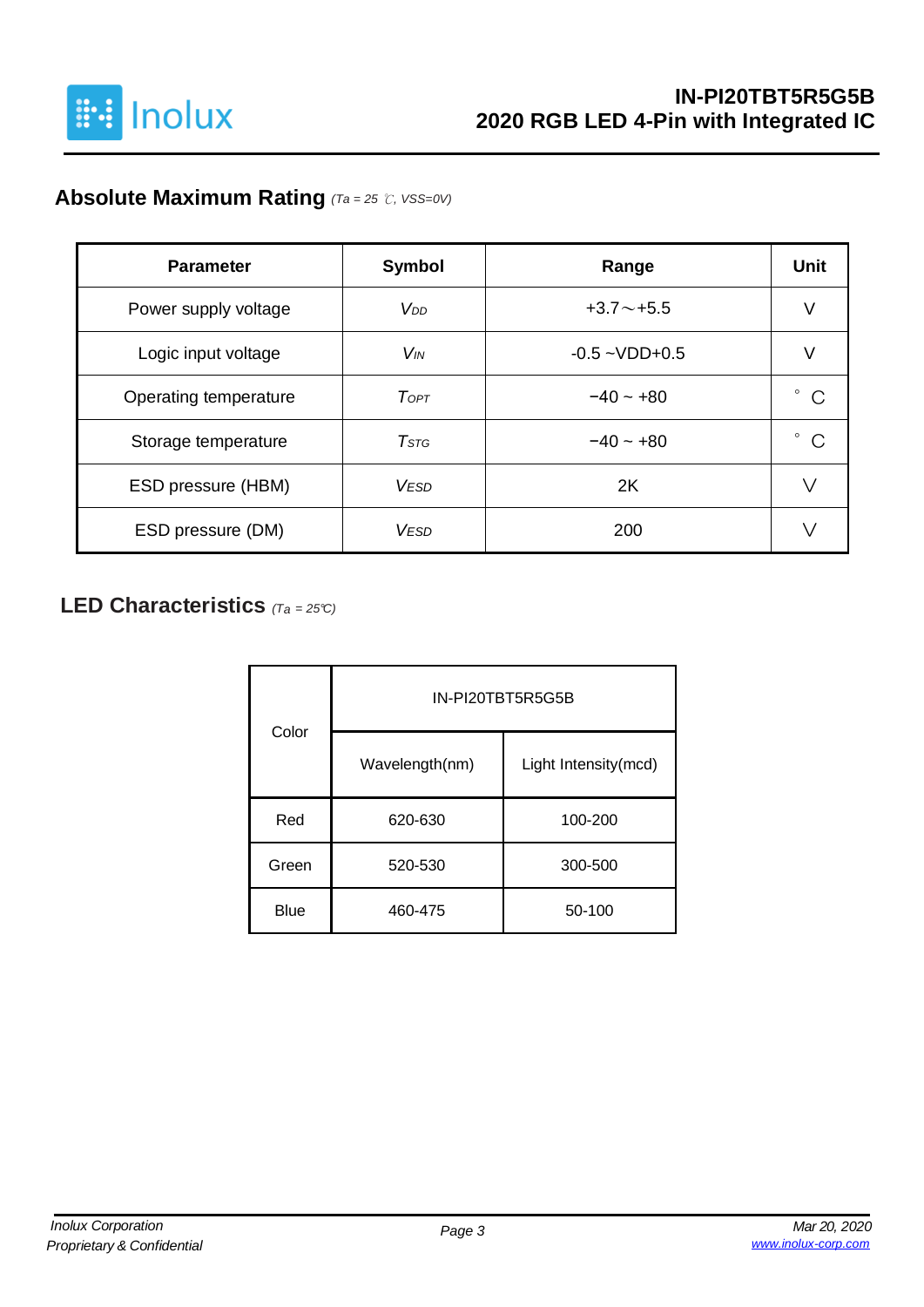

# **Recommended Operating Ranges** *(unless otherwise specified, Ta= -20 ~ +70* ℃*, VDD=4.5 ~ 5.5V, VSS=0V)*

| 20                              | <b>Symbol</b>    | Min.       | Typ. | <b>Max</b> | <b>Unit</b> | <b>Test</b><br>conditions |
|---------------------------------|------------------|------------|------|------------|-------------|---------------------------|
| The chip supply voltage         | $V_{DD}$         |            | 5.2  |            | $\sf V$     |                           |
|                                 | V <sub>IH</sub>  | $0.7^*VDD$ |      |            | $\sf V$     |                           |
| The signal input flip threshold | $V_{IL}$         |            |      | $0.3*VDD$  | $\vee$      | $VDD=5.0V$                |
| The frequency of PWM            | F <sub>PWM</sub> |            | 1.2  | ۰          | <b>KHZ</b>  |                           |
| Static power consumption        | I <sub>DD</sub>  |            | 1    |            | mA          |                           |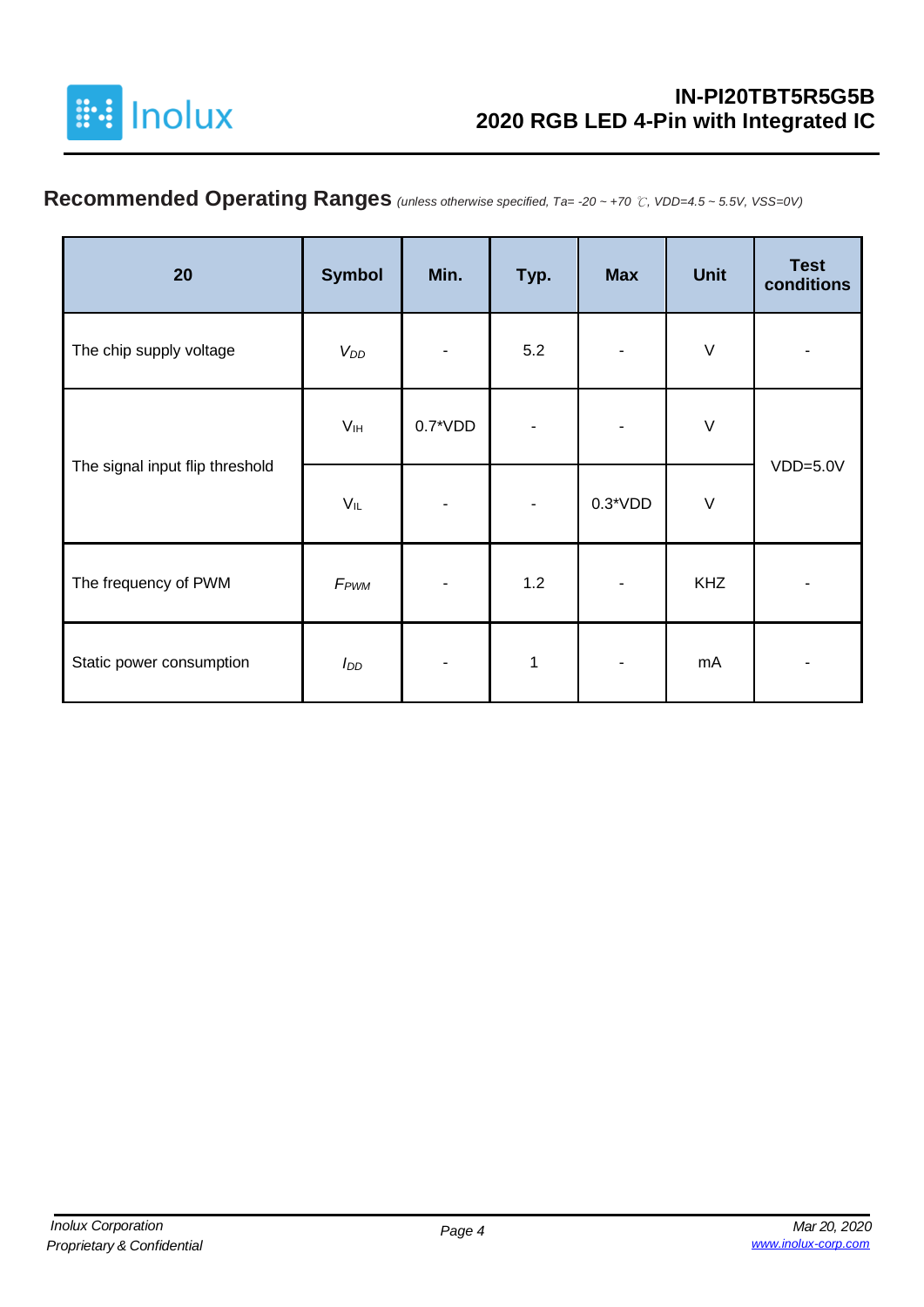

# **Switching Characteristics** *(VCC=5V, Ta=25*℃*)*

| <b>Parameter</b>                | <b>Symbol</b>    | Min.                     | Typ.                     | <b>Max</b>               | <b>Unit</b> | <b>Test conditions</b>            |
|---------------------------------|------------------|--------------------------|--------------------------|--------------------------|-------------|-----------------------------------|
| The speed of data transmission  | fDIN             | $\overline{\phantom{a}}$ | 800                      | $\overline{\phantom{a}}$ | <b>KHZ</b>  | The duty ratio of 67%<br>(data 1) |
|                                 | $T_{PLH}$        | $\blacksquare$           | -                        | 500                      | ns          | <b>DIN→DOUT</b>                   |
| DOUT transmission delay         | T <sub>PHL</sub> | $\overline{\phantom{a}}$ | $\overline{\phantom{a}}$ | 500                      | ns          |                                   |
|                                 | $T_r$            | $\overline{\phantom{a}}$ | 100                      | $\overline{\phantom{0}}$ | ns          | $VDS=1.5$                         |
| I <sub>OUT</sub> Rise/Drop Time | $T_f$            | $\blacksquare$           | 100                      | -                        | ns          | $IOUT=5mA$                        |



## **Timing Waveforms**

1. Input Code

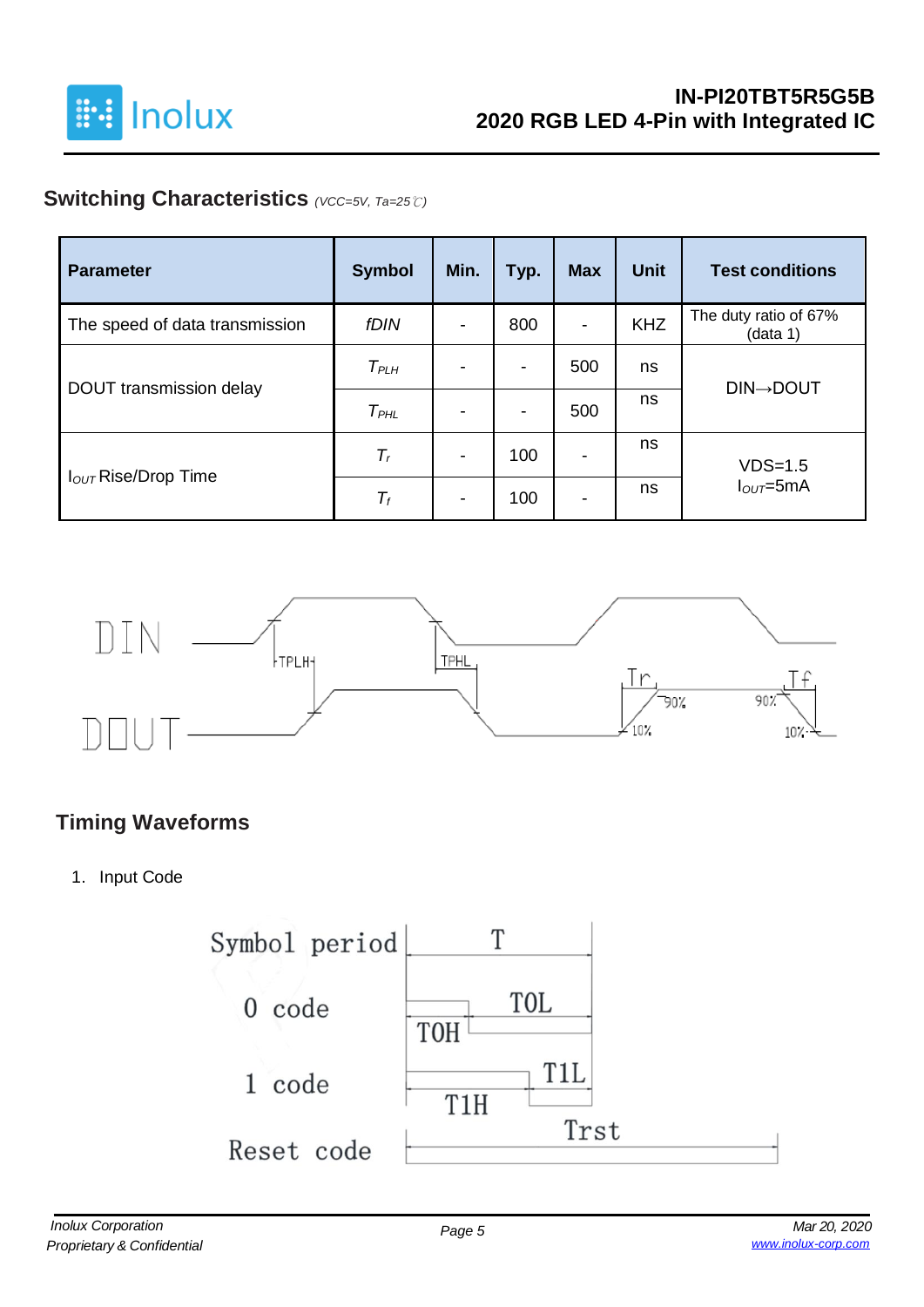

2. The data transmission time (TH+TL=1.25µs±600ns):

|                  | <b>Name</b>                | Min  | <b>Standard</b><br><b>Value</b> | <b>Max</b>     | <b>Unit</b> |
|------------------|----------------------------|------|---------------------------------|----------------|-------------|
|                  | <b>Code Period</b>         | 1.2  | $\overline{\phantom{0}}$        |                | μs          |
| <b>T0H</b>       | 0 code, high level time    | 0.2  | 0.24                            | 0.4            | μs          |
| <b>TOL</b>       | 0 code, low level time     | 0.8  | $\blacksquare$                  |                | μs          |
| T <sub>1</sub> H | 1 code, high level time    | 0.62 | 0.74                            | 1.0            | μs          |
| T <sub>1</sub> L | 1 code, low level time     | 0.2  | $\overline{\phantom{0}}$        | $\blacksquare$ | μs          |
| <b>Trst</b>      | Reset code, low level time | >80  |                                 |                | μs          |

The protocol uses a unipolar zeroing code. Each symbol must have a low level. Each symbol in this protocol starts with a high level. The high time width determines the "0" or "1" code. . 2. When writing programs, the minimum symbol period is 1.2μs. 3. The high time of "0" code and "1" code should be in accordance with the stipulated range in the above table. The low time requirement of "0" code and "1" code is less than 20μs.

3. Connection Scheme



4. Data Transfer Format



Note: the D1 sends data for MCU, D2, D3, D4 for data forwarding automatic shaping cascade circuit.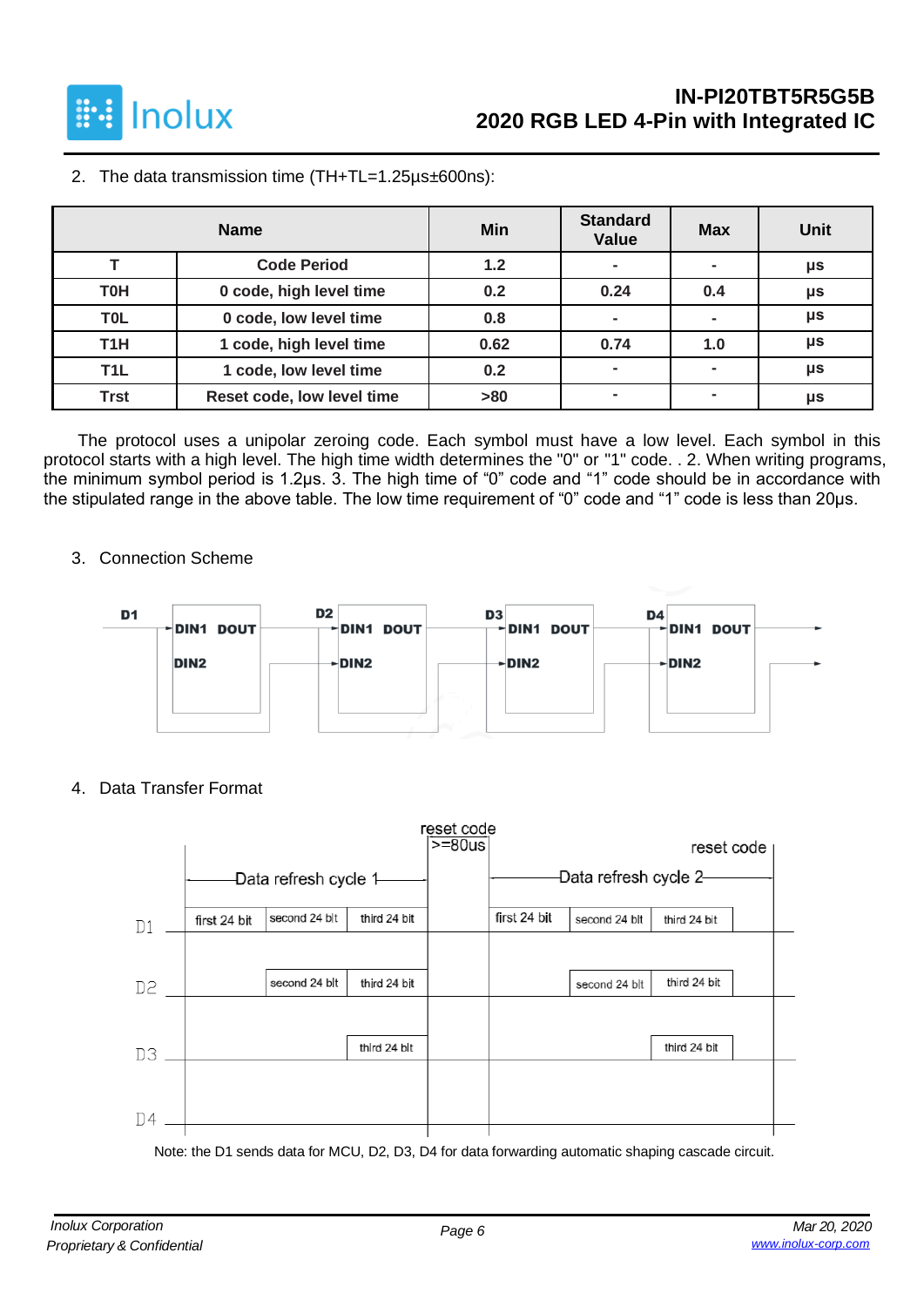

5. 24-bit data format



Note: high starting, in order to send data (G7 - G6 - ...... ..B0)

# **Typical Application Circuit**



Product signal input and output must be connected in series with protection resistor R1. R1 depends on the size of the cascade amount, the greater the number of cascades, the smaller R1. The general recommended value is between 200-2KΩ, usually the recommended value is typical 500Ω.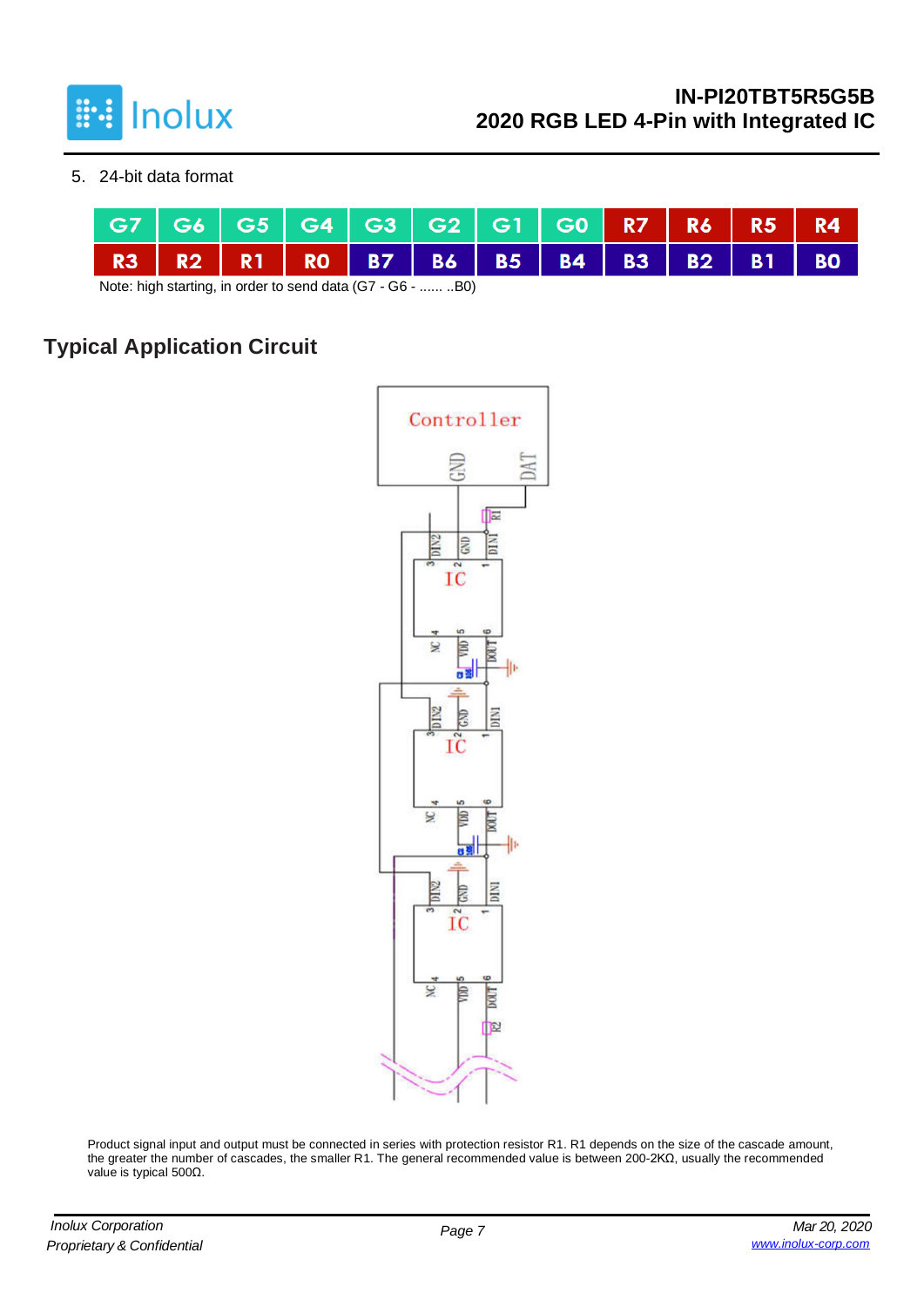

### **IN-PI20TBT5R5G5B 2020 RGB LED 4-Pin with Integrated IC**

# **LED Performance Graph**



**Wavelength Characteristics** 

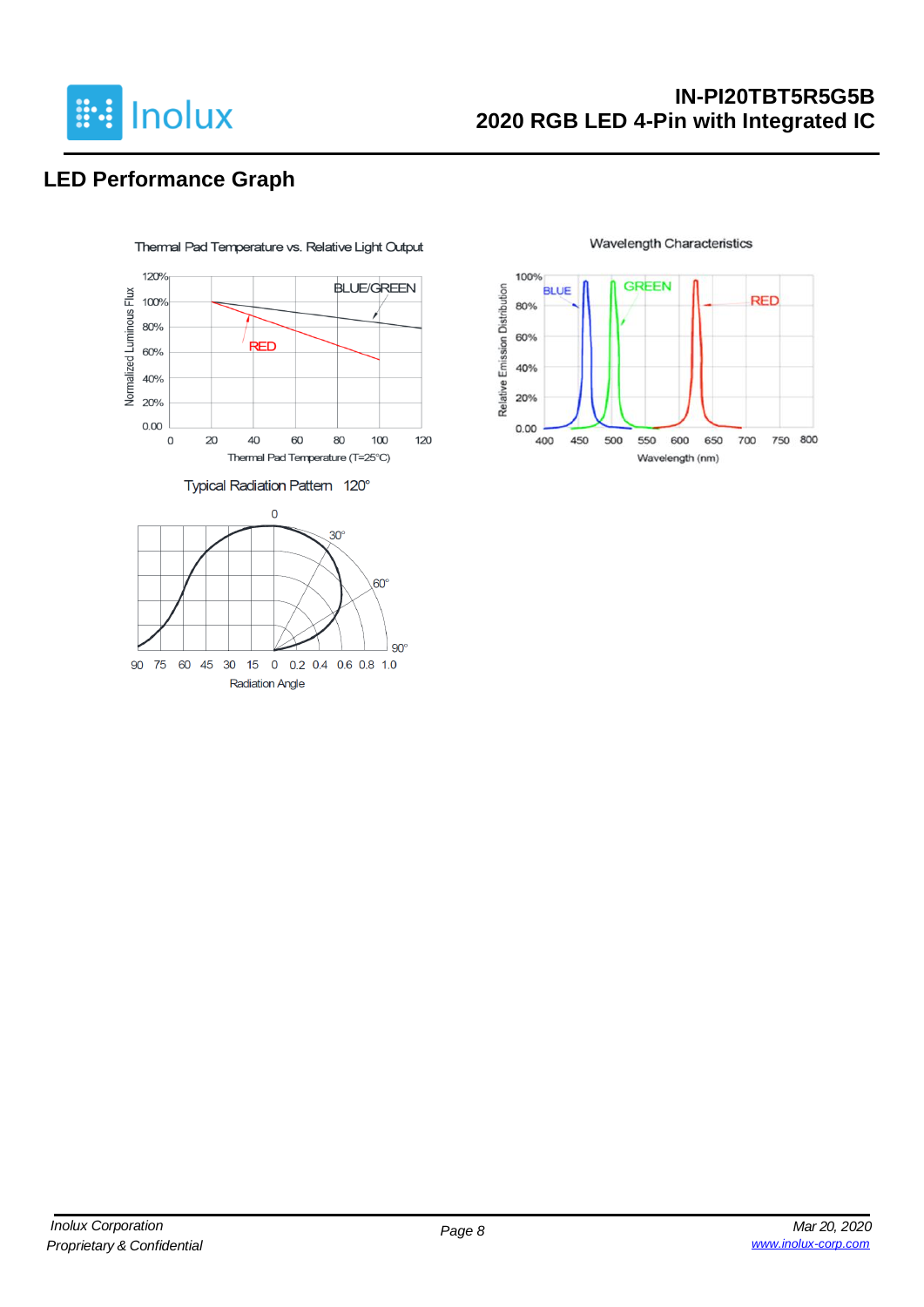

## **Ordering Information**

| Product          | <b>Emission Color</b> | lv(mcd) | Orderable<br>Part Number |
|------------------|-----------------------|---------|--------------------------|
|                  | R                     | 100-200 |                          |
| IN-PI20TBT5R5G5B | G                     | 300-500 | IN-PI20TBT5R5G5B         |
|                  | в                     | 50-100  |                          |

#### **Label Specifications**



#### **Inolux P/N:**

|        | N | PI                                          | ۰ | 20      |             | B                                         |                    | (X)                   | R               | (X)                   | ∽<br>G             | (X)                   | В                  | $\overline{\phantom{0}}$ |                         | $X$   $X$ |
|--------|---|---------------------------------------------|---|---------|-------------|-------------------------------------------|--------------------|-----------------------|-----------------|-----------------------|--------------------|-----------------------|--------------------|--------------------------|-------------------------|-----------|
|        |   | Product                                     |   | Package | Die<br>Qty. | Variation                                 | Orientation        | Current               | Color           | Current               | Color              | Current               | Color              |                          | Customized<br>Stamp-off |           |
| Inolux |   | PI-Single trace IC<br>PC- Clock Function IC |   |         | pins)       | $20TA = 2.0 \times 2.0 \times 0.65$ mm (6 | $T = Top$<br>Mount | $P=12mA$<br>$5 = 5mA$ | $R = 624$<br>nm | $P=12mA$<br>$5 = 5mA$ | $G =$<br>520<br>nm | $P=12mA$<br>$5 = 5mA$ | $B =$<br>470<br>nm |                          |                         |           |

## **Lot No.:**

| -        |  |  |                     |  |       | 01   | 24     | 001 |
|----------|--|--|---------------------|--|-------|------|--------|-----|
| Internal |  |  | Year (2017, 2018, ) |  | Month | Date | Serial |     |
| Tracker  |  |  |                     |  |       |      |        |     |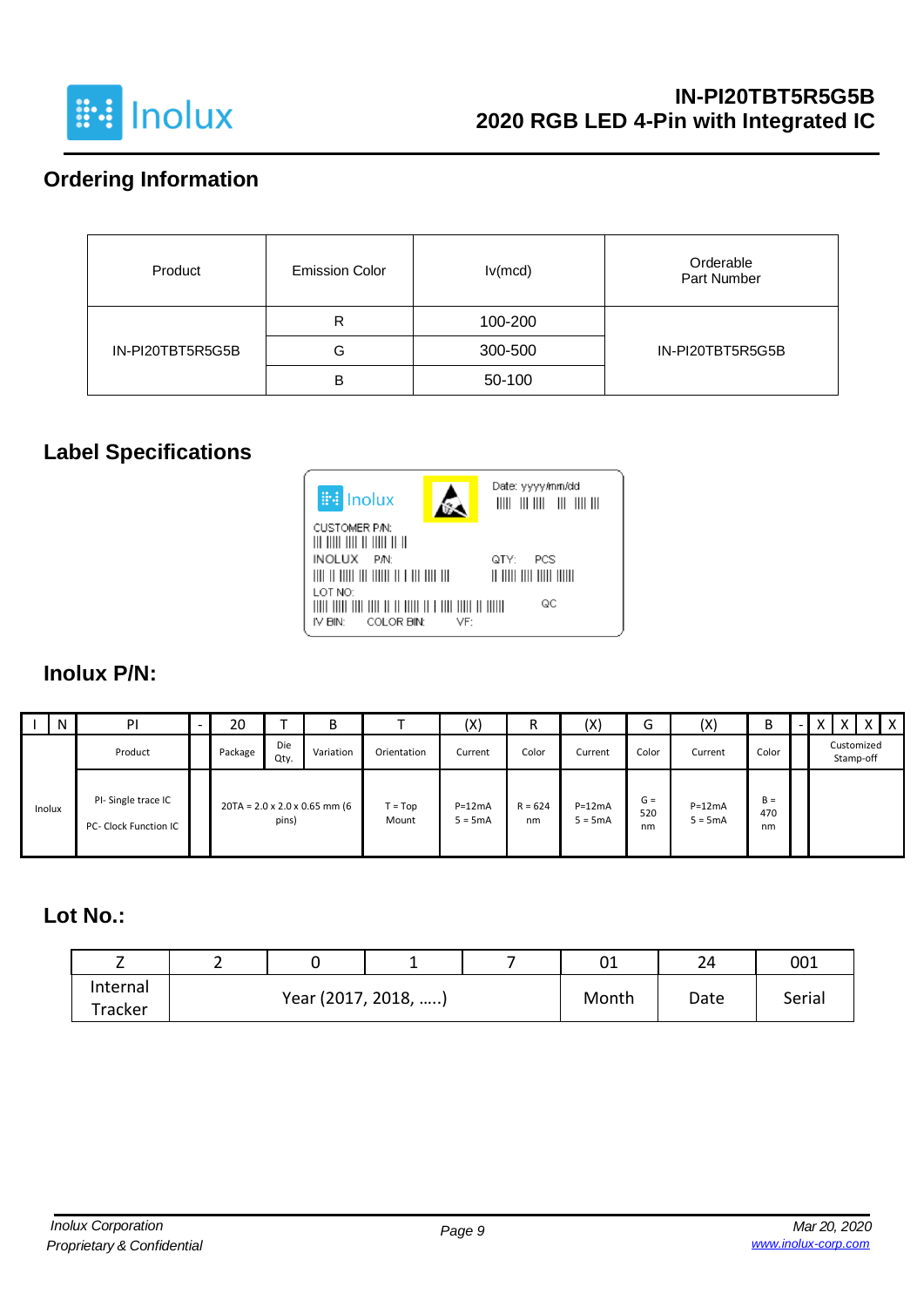

#### **Precautions**

Please read the following notes before using the product:

- 1. Storage
- 1.1 Do not open moisture proof bag before the products are ready to use.
- 1.2 Before opening the package, the LEDs should be kept at  $30^{\circ}$  or less and 80%RH or less.
- 1.3 The LEDs should be used within a year.
- 1.4 After opening the package, the LEDs should be kept at 30℃ or less and 60%RH or less.
- 1.5 The LEDs should be used within 72 hours after opening the package.
- 1.6 If the moisture adsorbent material has fabled away or the LEDs have exceeded the storage time, baking treatment should be performed using the following conditions. Baking treatment: 60±5℃ for 24 hours.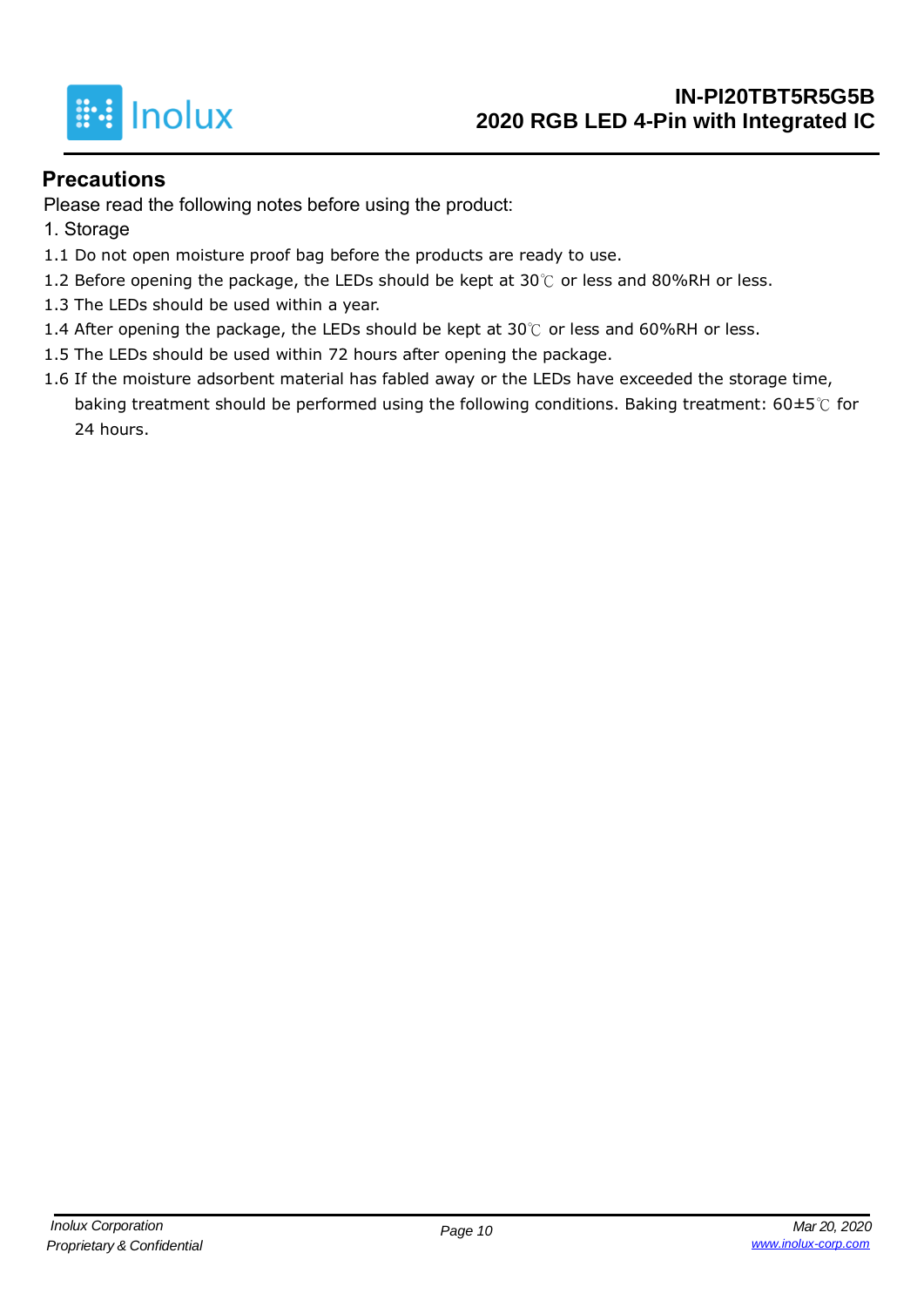

2. Soldering Condition Recommended soldering conditions:



|  | Times |  |  |
|--|-------|--|--|
|  |       |  |  |

| <b>Profile Feature</b>                          | <b>Lead-Free Solder</b>   |
|-------------------------------------------------|---------------------------|
| Average Ramp-Up Rate (Ts max to Tp)             | $3^{\circ}$ C/second max. |
| Preheat: Temperature Min (Ts <sub>min</sub> )   | 150 $\degree$ C           |
| Preheat: Temperature Min (Ts $_{max}$ )         | $200^{\circ}$ C           |
| Preheat: Time ( ts $_{min\ to}$ ts $_{max}$ )   | 60-180 seconds            |
| Time Maintained Above: Temperature (TL)         | 217 $^{\circ}$ C          |
| Time Maintained Above: Time $(t_1)$             | 60-150 seconds            |
| Peak/Classification Temperature (T $_{\rm P}$ ) | 240 $^{\circ}$ C          |
| Time Within 5℃ of Actual Peak Temperature (tp)  | <10 seconds               |
| Ramp-Down Rate                                  | 6°C/second max.           |
| Time 25 $\degree$ C to Peak Temperature         | <6 minutes max.           |

Note: Excessive soldering temperature and / or time might result in deformation of the LED lens or catastrophic failure of the LED.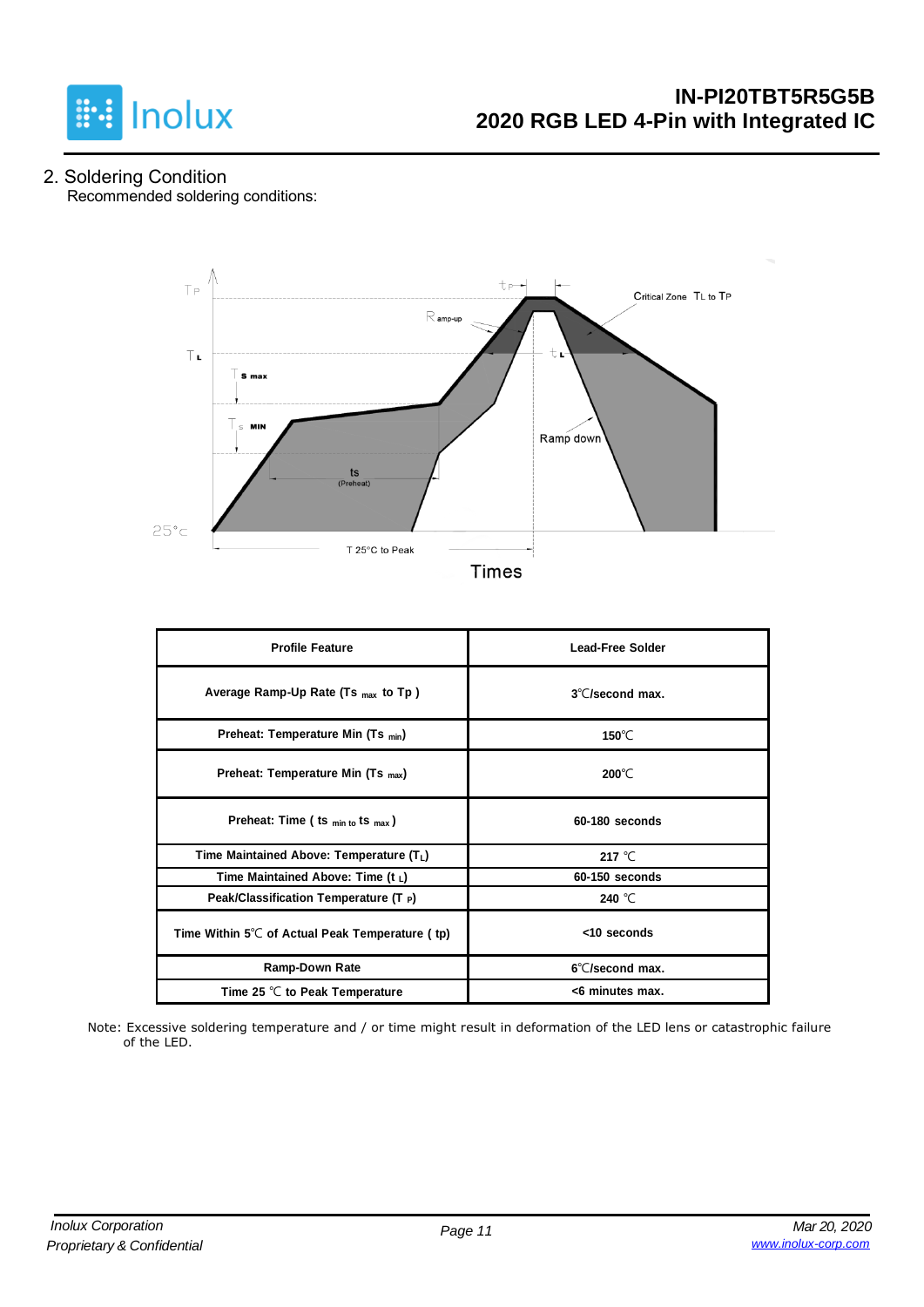

### **IN-PI20TBT5R5G5B 2020 RGB LED 4-Pin with Integrated IC**

#### 3. Soldering Iron

Each terminal is to go to the tip of soldering iron temperature less than 260℃ for 5 seconds within once in less than the soldering iron capacity 25W. Leave two seconds and more intervals, and do soldering of each terminal. Be careful because the damage of the product is often started at the time of the hand solder.

#### 4. Repairing

Repair should not be done after the LEDs have been soldered. When repairing is unavoidable, a double-head soldering iron should be used (as below figure). It should be confirmed beforehand whether the characteristics of the LEDs will or will not be damaged by repairing.



#### 5. Caution in ESD

Static Electricity and surge damages the LED. It is recommended to use a wristband or anti-electrostatic glove when handling the LED. All devices, equipment and machinery must be properly grounded.